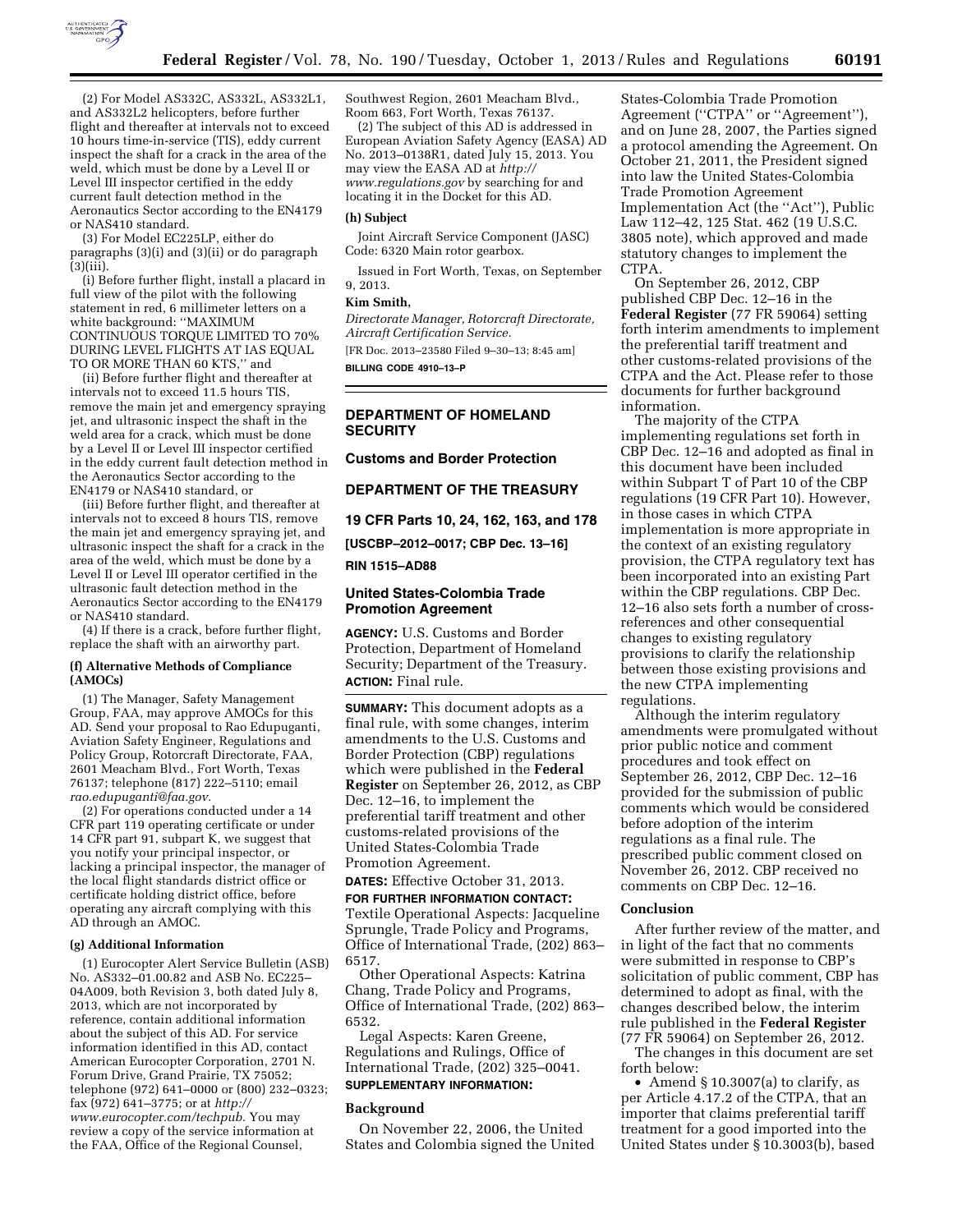on either the importer's certification or its knowledge, must maintain, for a minimum of five years after the date of importation of the good, all records and documents ''necessary'' to demonstrate that the good qualifies for preferential tariff treatment under the CTPA. An importer claiming preferential tariff treatment for a good imported into the United States under § 10.3003(b) based on the certification issued by the exporter or producer must maintain, for a minimum of five years after the date of importation of the good, the certification issued by the exporter or producer.

• Amend § 10.3011(a) to clarify that a post-importation claim may be filed by paper or by the method specified for equivalent reporting via an authorized electronic data interchange system;

• Amend § 10.3013(b)(1), which incorrectly lists subheading 8704.10 twice. The first reference to that subheading should, instead, refer to subheading 8702.10, HTSUS, as per section 203(n)(2)(A) of the Act;

• Amend § 10.3016(a) to clarify the rules for determining the value of a material for purposes of calculating the regional value content of a good as well as for purposes of applying the *de minimis* rules, by removing the exception language pertaining to § 10.3024;

• Amend  $$10.3016(c)(1)(i) by$ removing the parenthetical text pertaining to ''cost of freight,'' as section 203(d)(2)(A) of the Act does not contain that language;

• Amend § 10.3027 by redesignating existing paragraph (c) as paragraph (d) and existing paragraph (d) as paragraph (c) to better reflect the order of the actions CBP will take, depending on the findings during and upon completion of the verification, and by replacing the word ''Assistance'' with the word "Action" in the heading text to existing paragraph (d), to reflect section 208 of the Act; and

• Amend § 10.3034(a) by adding a clarifying sentence, as per Article 2.6.3(b) of the CTPA, which states that the term ''repairs or alterations'' does not include an operation or process that transforms an unfinished good into a finished good.

Lastly, although this does not concern a correction to the regulatory text of Subpart T, it is noted that reference in the interim rule's preamble (77 FR 59065) to ''Subchapter XXI'' of Chapter 99 of the Harmonized Tariff Schedule of the United States (HTSUS) is incorrect and should, instead, read, ''Subchapter XVIII'' to Chapter 99, HTSUS.

### **Executive Order 12866**

This document is not a regulation subject to the provisions of Executive Order 12866 of September 30, 1993 (58 FR 51735, October 1993), because it pertains to a foreign affairs function of the United States and implements an international agreement, as described above, and therefore is specifically exempted by section 3(d)(2) of Executive Order 12866.

# **Regulatory Flexibility Act**

CBP Dec. 12–16 was issued as an interim rule rather than a notice of proposed rulemaking because CBP had determined that the interim regulations involve a foreign affairs function of the United States pursuant to § 553(a)(1) of the Administrative Procedure Act (APA). Because no notice of proposed rulemaking was required, the provisions of the Regulatory Flexibility Act, as amended (5 U.S.C. 601 *et seq.*), do not apply. Accordingly, this final rule is not subject to the regulatory analysis requirements or other requirements of 5 U.S.C. 603 and 604.

#### **Paperwork Reduction Act**

The collections of information contained in these regulations have previously been reviewed and approved by the Office of Management and Budget in accordance with the requirements of the Paperwork Reduction Act (44 U.S.C. 3507) under control number 1651–0117, which covers many of the free trade agreement requirements that CBP administers, and 1651–0076, which covers general recordkeeping requirements. The collections of information in these regulations are in §§ 10.3003, 10.3004, and 10.3007. This information is required in connection with claims for preferential tariff treatment under the CTPA and the Act and will be used by CBP to determine eligibility for tariff preference under the CTPA and the Act. The likely respondents are business organizations including importers, exporters and manufacturers.

The estimated average annual burden associated with the collection of information in this final rule is 0.2 hours per respondent or recordkeeper. Comments concerning the accuracy of this burden estimate and suggestions for reducing this burden should be directed to the Office of Management and Budget, Attention: Desk Officer for the Department of the Treasury, Office of Information and Regulatory Affairs, Washington, DC 20503. A copy should also be sent to the Trade and Commercial Regulations Branch, Regulations and Rulings, Office of

International Trade, U.S. Customs and Border Protection, 90 K Street NE., 10th Floor, Washington, DC 20229–1177.

## **Signing Authority**

This document is being issued in accordance with § 0.1(a)(1) of the CBP regulations (19 CFR 0.1(a)(1)) pertaining to the authority of the Secretary of the Treasury (or his/her delegate) to approve regulations related to certain CBP revenue functions.

### **List of Subjects**

### *19 CFR Part 10*

Alterations, Bonds, Customs duties and inspection, Exports, Imports, Preference programs, Repairs, Reporting and recordkeeping requirements, Trade agreements.

#### *19 CFR Part 24*

Accounting, Customs duties and inspection, Financial and accounting procedures, Reporting and recordkeeping requirements, Trade agreements, User fees.

#### *19 CFR Part 162*

Administrative practice and procedure, Customs duties and inspection, Penalties, Trade agreements.

#### *19 CFR Part 163*

Administrative practice and procedure, Customs duties and inspection, Exports, Imports, Reporting and recordkeeping requirements, Trade agreements.

### *19 CFR Part 178*

Administrative practice and procedure, Exports, Imports, Reporting and recordkeeping requirements.

### **Amendments to the CBP Regulations**

Accordingly, the interim rule amending Parts 10, 24, 162, 163, and 178 of the CBP regulations (19 CFR Parts 10, 24, 162, 163, and 178), which was published at 77 FR 59064 on September 26, 2012, is adopted as a final rule with the following changes:

# **PART 10—ARTICLES CONDITIONALLY FREE, SUBJECT TO A REDUCED RATE, ETC.**

■ 1. The general authority citation for part 10 continues to read, and the specific authority for new Subpart T is added, to read as follows:

**Authority:** 19 U.S.C. 66, 1202 (General Note 3(i), Harmonized Tariff Schedule of the United States), 1321, 1481, 1484, 1498, 1508, 1623, 1624, 3314.

\* \* \* \* \* Sections 10.3001 through 10.3034 also issued under 19 U.S.C. 1202 (General Note